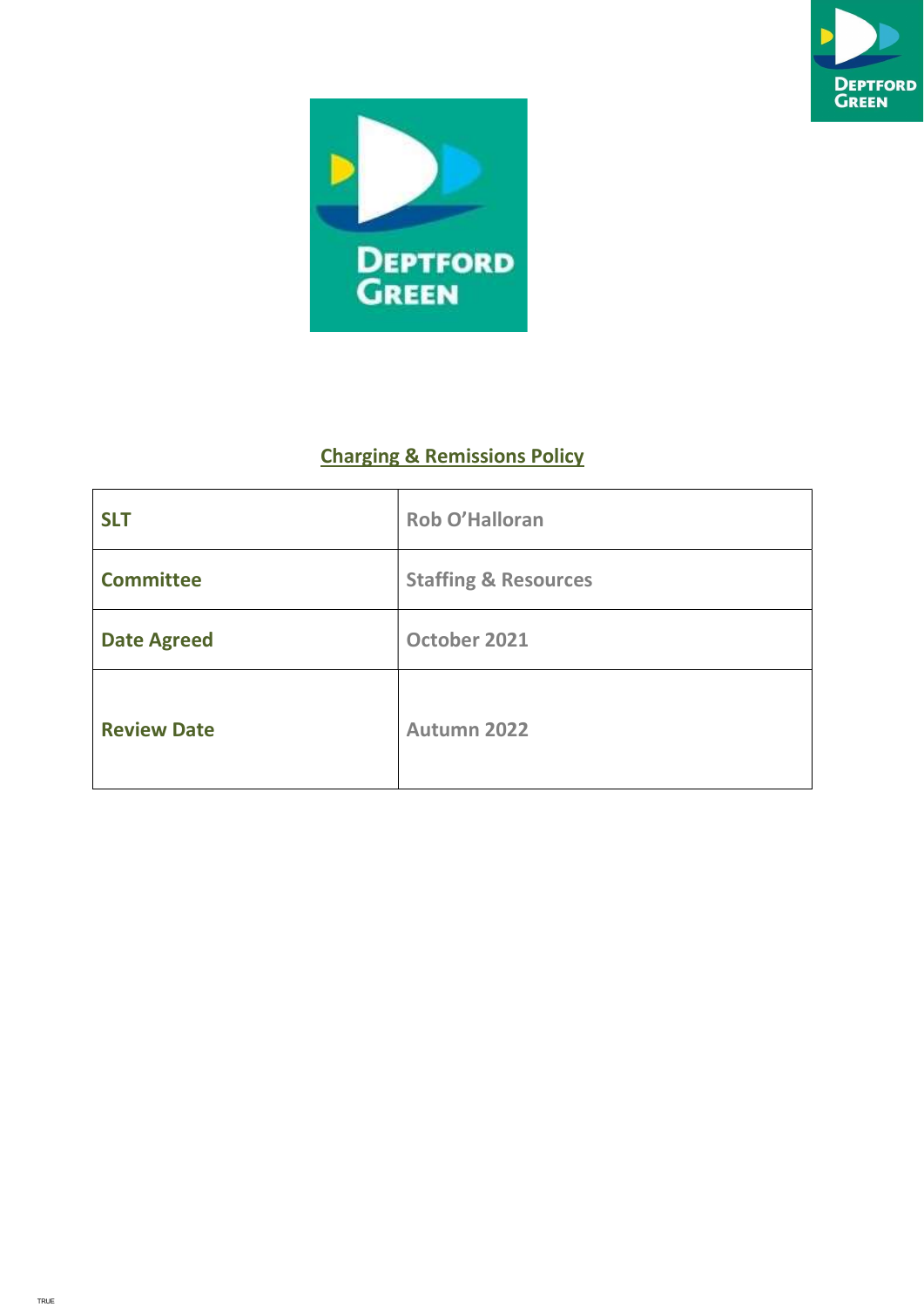

# **Charging and remissions policy for Deptford Green School**

# **Contents**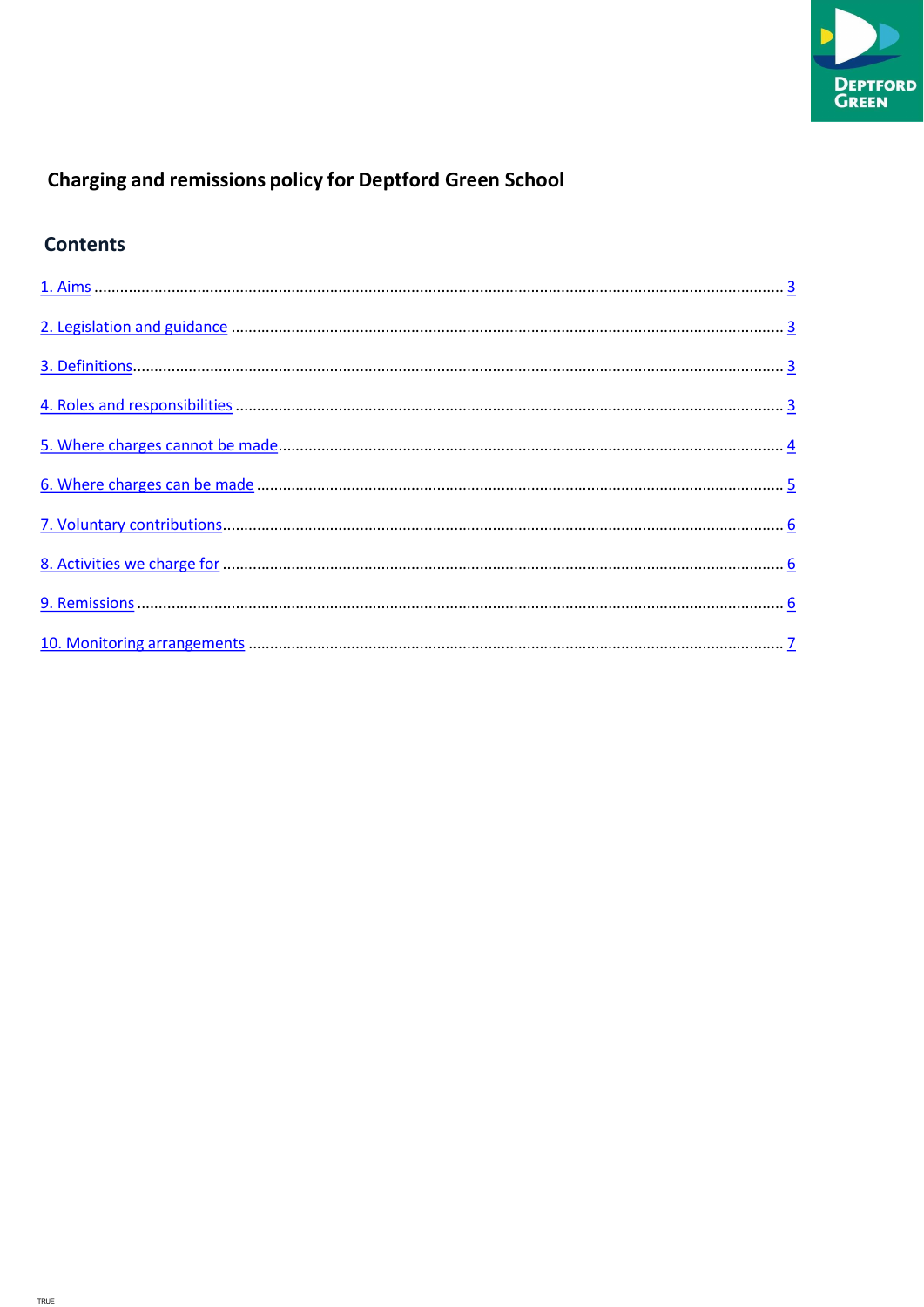#### 1. Aims

Our school aims to:

- Have robust, clear processes in place for charging and remissions
- Clearly set out the types of activity that can be charged for and when charges will be made

# 2. Legislation and guidance

This policy is based on advice from the Department for Education (DfE) on charging for school activities and the Education Act 1996, sections 449-462 of which set out the law on charging for school activities in England.

# 3. Definitions

- Charge: a fee payable for specifically defined activities
- Remission: the cancellation of a charge which would normally be payable

# 4. Roles and responsibilities

#### 4.1 The governing board

The governing board has overall responsibility for approving the charging and remissions policy, but can delegate this to a committee, an individual governor or the headteacher.

The governing board also has overall responsibility for monitoring the implementation of this policy.

Responsibility for approving the charging and remissions policy has been delegated to the Staffing & Resources Committee.

Monitoring the implementation of this policy has been delegated to the Staffing & Resources Committee

#### 4.2 Head Teacher

The headteacher is responsible for ensuring staff are familiar with the charging and remissions policy, and that it is being applied consistently.

### 4.3 Staff

Staff are responsible for:

- Implementing the charging and remissions policy consistently
- Notifying the headteacher of any specific circumstances which they are unsure about or where they are not certain if the policy applies

The school will provide staff with appropriate training in relation to this policy and its implementation.

# 4.4 Parents

Parents are expected to notify staff or the headteacher of any concerns or queries regarding the charging and remissions policy.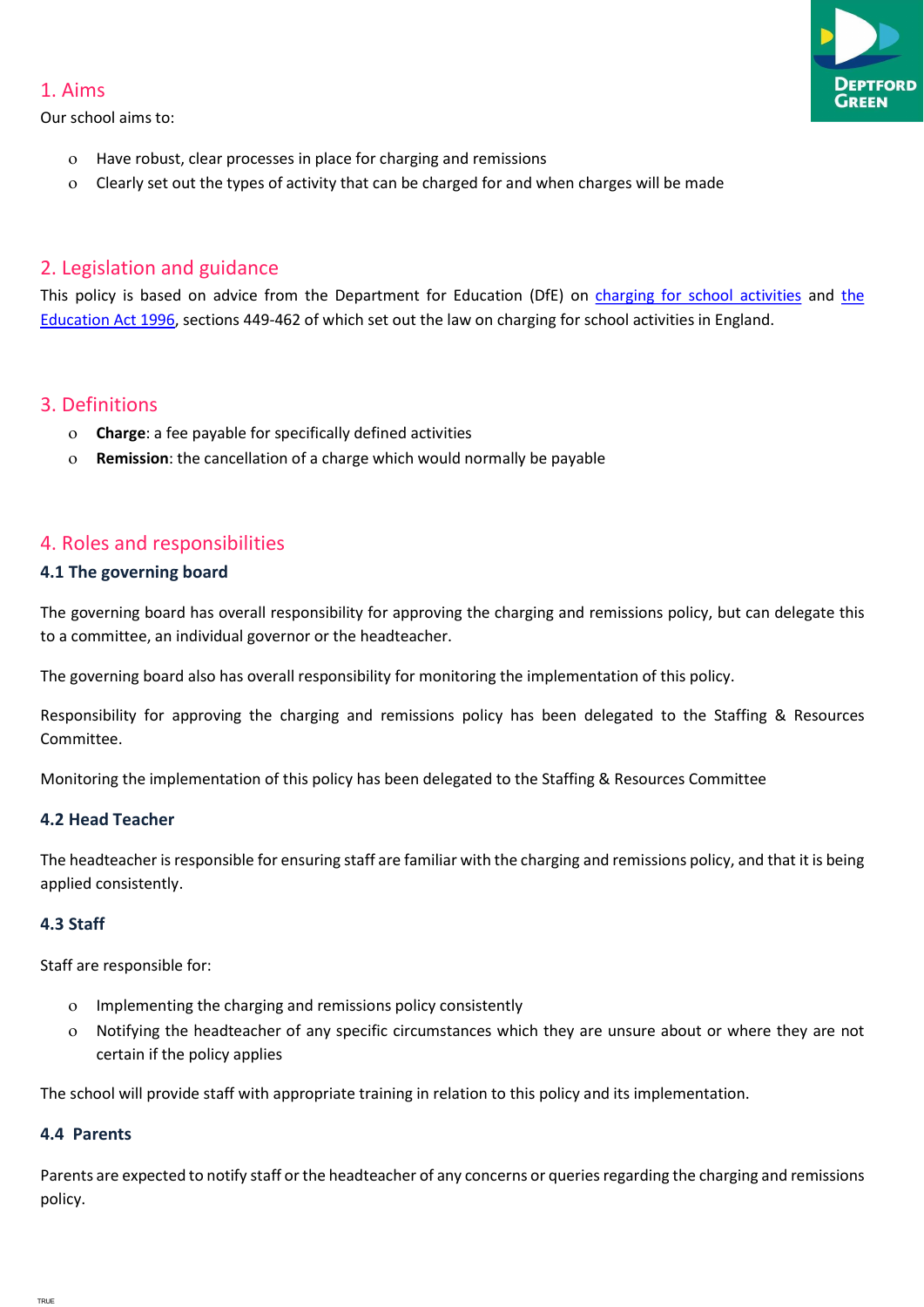

# 5. Where charges cannot be made

Below we set out what we cannot charge for:

#### 5.1 Education

- Admission applications
- Education provided during school hours (including the supply of any materials, books, instruments, or other equipment)
- Education provided outside school hours if it is part of:
- The national curriculum
- A syllabus for a prescribed public examination that the pupil is being prepared for at the school
- Religious education
- Instrumental or vocal tuition, for pupils learning individually or in groups, unless the tuition is provided at the request of the pupil's parent
- Entry for a prescribed public examination if the pupil has been prepared for it at the school
- Examination re-sit(s) if the pupil is being prepared for the re-sit(s) at the school

#### 5.2 Transport

- Transporting registered pupils to or from the school premises, where the local authority has a statutory obligation to provide transport
- Transporting registered pupils to other premises where the governing board or local authority has arranged for pupils to be educated
- Transport that enables a pupil to meet an examination requirement when he or she has been prepared for that examination at the school
- Transport provided in connection with an educational visit

#### 5.3 Residential visits

- Education provided on any visit that takes place during school hours
- Education provided on any visit that takes place outside school hours if it is part of:
- The national curriculum
- A syllabus for a prescribed public examination that the pupil is being prepared for at the school
- Religious education
- Supply teachers to cover for those teachers who are absent from school accompanying pupils on a residential visit

# 6. Where charges can be made

Below we set out what we can charge for:

#### 6.1 Education

- Any materials, books, instruments, or equipment, where the child's parent wishes him or her to own them
- Optional extras (see section 6.2)
- Music and vocal tuition, in limited circumstances (see section 6.3)
- Certain early years provision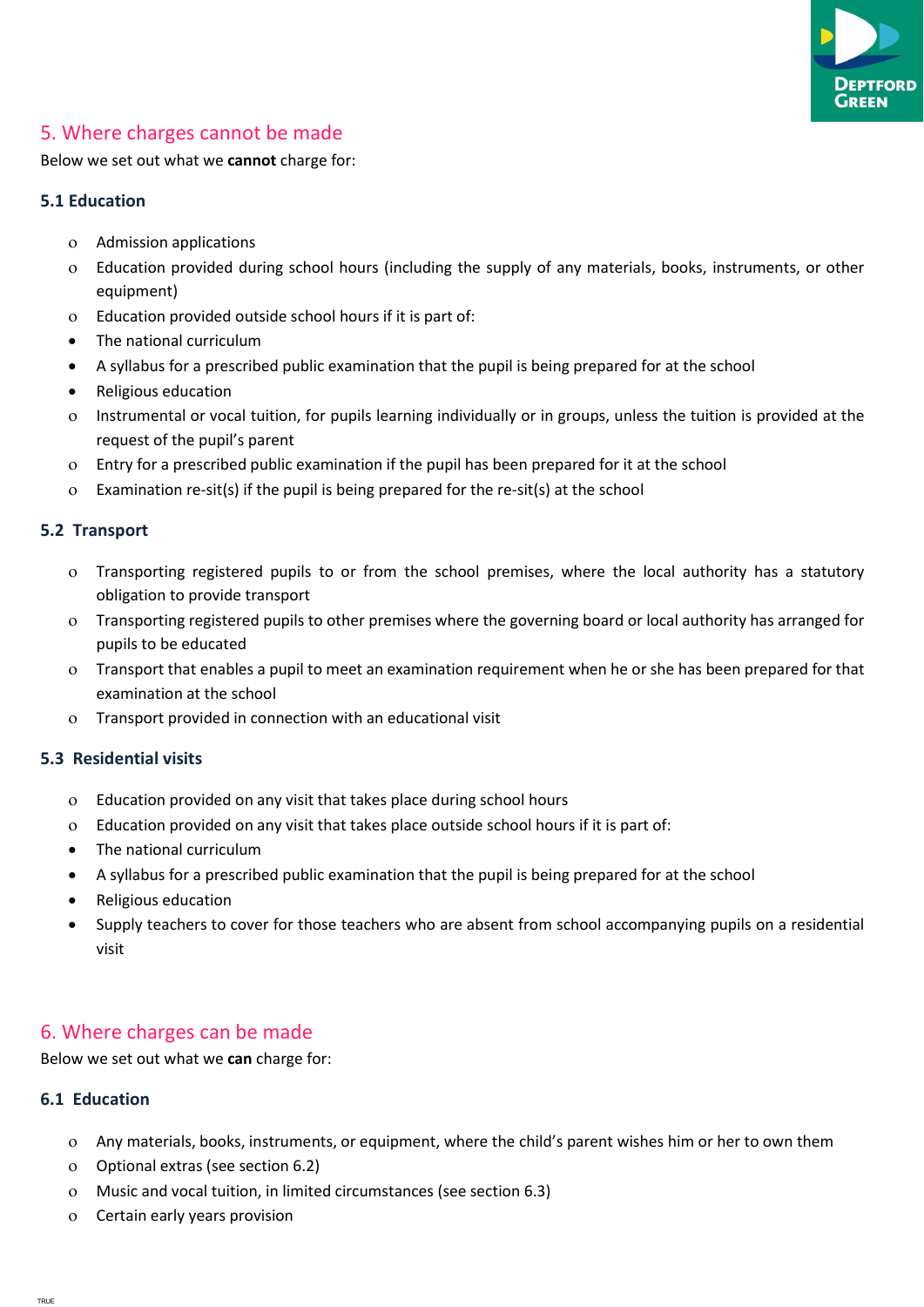

- Community facilities
- $\circ$  Examination re-sit(s) if the pupil is being prepared for the re-sit(s) at the school and the pupil fails, without good reason, to meet any examination requirement for a syllabus

#### 6.2 Optional extras

We can charge for activities known as "optional extras." In these cases, schools can charge for providing materials, books, instruments, or equipment. The following are optional extras:

- Education provided outside of school time that is not part of:
- The national curriculum
- A syllabus for a prescribed public examination that the pupil is being prepared for at the school
- Religious education
- Examination entry fee(s) if the registered pupil has not been prepared for the examination(s) at the school
- Transport (other than transport that is required to take the pupil to school or to other premises where the local authority or governing board has arranged for the pupil to be provided with education)
- Board and lodging for a pupil on a residential visit
- Extended day services offered to pupils (such as breakfast clubs, after-school clubs, tea, and supervised homework sessions)

When calculating the cost of optional extras, an amount may be included in relation to:

- Any materials, books, instruments, or equipment provided in connection with the optional extra
- The cost of buildings and accommodation
- Non-teaching staff
- Teaching staff engaged under contracts for services purely to provide an optional extra (including supply teachers engaged specifically to provide the optional extra)
- The cost, or an appropriate proportion of the costs, for teaching staff employed to provide tuition in playing a musical instrument, or vocal tuition, where the tuition is an optional extra

Any charge made in respect of individual pupils will not be greater than the actual cost of providing the optional extra activity, divided equally by the number of pupils participating.

Any charge will not include an element of subsidy for any other pupils who wish to take part in the activity but whose parents are unwilling or unable to pay the full charge.

In cases where a small proportion of the activity takes place during school hours, the charge cannot include the cost of alternative provision for those pupils who do not wish to participate.

Parental agreement is necessary for the provision of an optional extra which is to be charged for.

#### 6.3 Music tuition

Schools can charge for vocal or instrumental tuition provided either individually or to groups of pupils, provided that the tuition is provided at the request of the pupil's parent.

Charges may not exceed the cost of the provision, including the cost of the staff giving the tuition.

Charges cannot be made:

- If the teaching is an essential part of the national curriculum
- If the teaching is provided under the first access to the Key Stage 2 instrumental and vocal tuition programme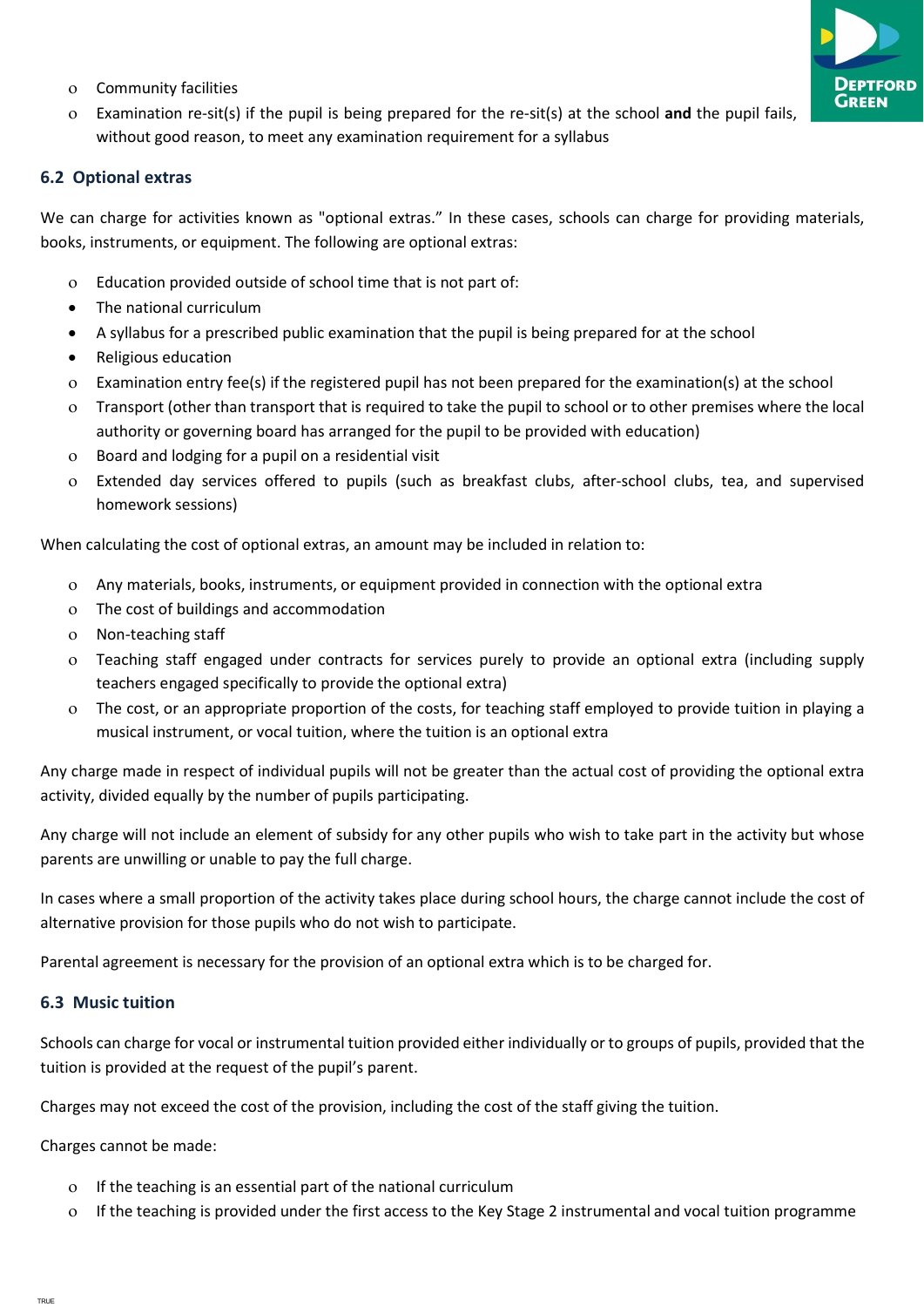For a pupil who is looked after by a local authority

#### 6.4 Residential visits

We can charge for board and lodging on residential visits, but the charge must not exceed the actual cost.

# 7. Voluntary contributions

As an exception to the requirements set out in section 5 of this policy, the school can ask for voluntary contributions from parents to fund activities during school hours which would not otherwise be possible.

Some activities for which the school may ask parents for voluntary contributions include school trips and sports activities.

There is no obligation for parents to make any contribution, and no child will be excluded from an activity if their parents are unwilling or unable to pay.

If the school is unable to raise enough funds for an activity or visit, then it will be cancelled.

# 8. Activities we charge for

The school does not currently have any routine activities outside of school hours for which we charge, but the governing body will determine and review any charges that may become necessary in the summer term each year. Parents will be informed of the charges for the coming year in July each year.

### 9. Remissions

In some circumstances the school may not charge for items or activities set out in sections 6 and 8 of this policy. This will be at the discretion of the governing board and will depend on the activity in question.

### 9.1 Remissions for residential visits

Parents who can prove they are in receipt of any of the following benefits will be exempt from paying the cost of board and lodging for residential visits:

- Income Support
- o Income-based Jobseeker's Allowance
- Income-related Employment and Support Allowance
- Support under part VI of the Immigration and Asylum Act 1999
- The guaranteed element of Pension Credit
- Child Tax Credit (provided that Working Tax Credit is not also received, and the family's annual gross income does not exceed £16,190)
- Working Tax Credit run-on (this is paid for 4 weeks after an individual stops qualifying for Working Tax Credit)
- Universal Credit (if the application was made on or after 1 April 2018, the family's income must be less than £7,400 per year – after tax and not including any benefits)